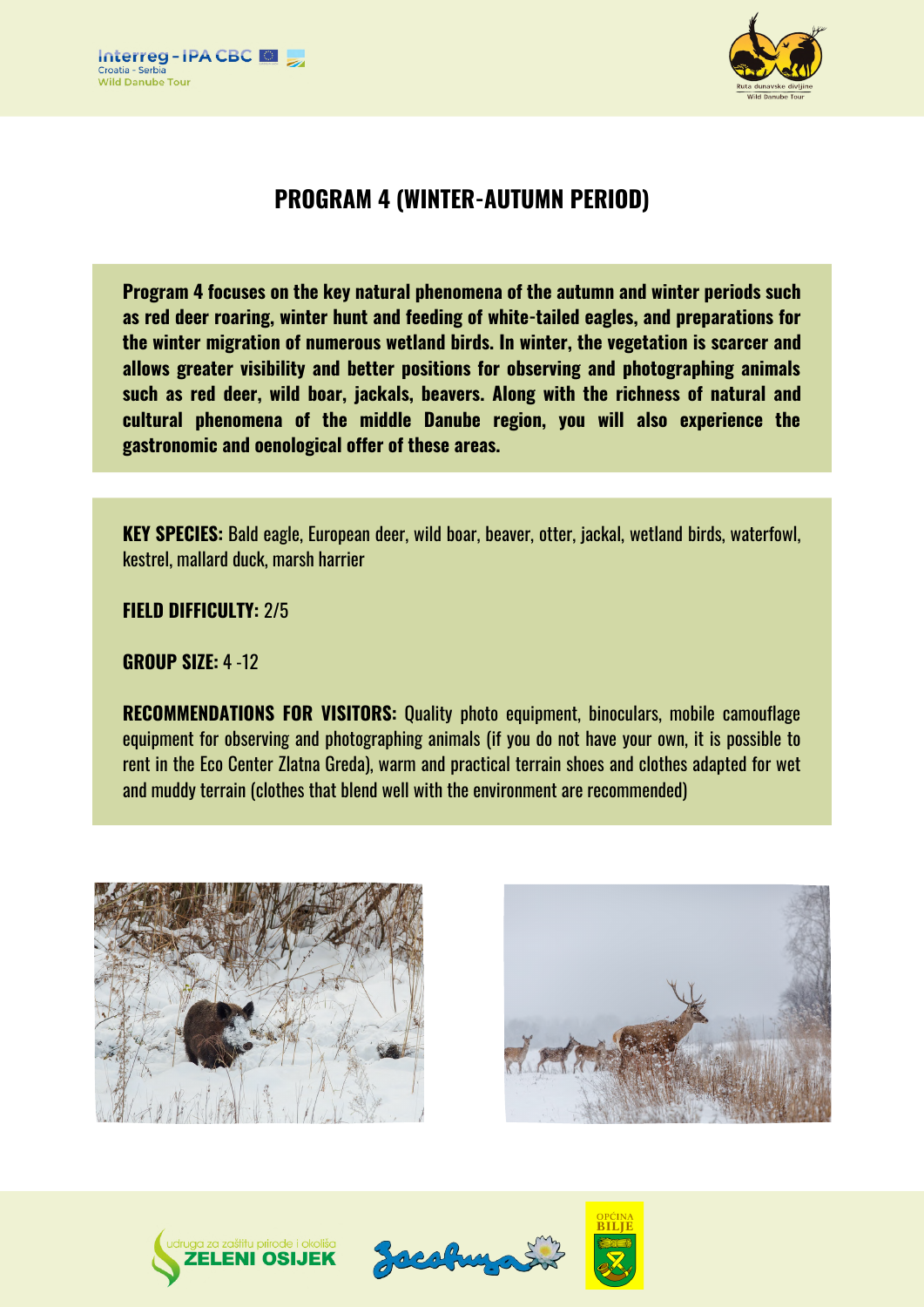

### **DAY 1**

- Arrival in Osijek, welcome of guests
- Arrival and gathering at the Drava and Danube Visitor Center, presentation of the Center and the program
- Lunch
- Afternoon guided program of wildlife watching and photography along the Drava River (transfer to locations by electric bicycles or electric cars, depending on weather conditions)
- Dinner in Osijek
- Accommodation and overnight

### **DAY 2**

- Early morning departure to Baranja and Kopački rit Nature Park (breakfast / lunch package) (Transfer by electric car)
- Guided program of wildlife watching and photography in the Kopački rit Nature Park (motor boat ride through the Special ZOO Reserve)
- Departure to the Eco Center Zlatna Greda, lunch
- Tour and presentation of the Eco Center, time for rest
- Afternoon guided program of wildlife watching and photography in the northern part of the Kopački rit Nature Park and in the area of Zlatna Greda - focus on deer roar phenomenon.
- Dinner in Baranja
- Accommodation and overnight

## **DAY 3**

- Early morning departure to Baranja and Danube River (breakfast / lunch package) (Transfer by electric car)
- Guided program of wildlife watching and photography along the Danube River
- Lunch in Baranja
- Going to the Multimedia Center in Bilje, presentation of the Center, review and analysis of recorded materials
- Free time
- Dinner and overnight